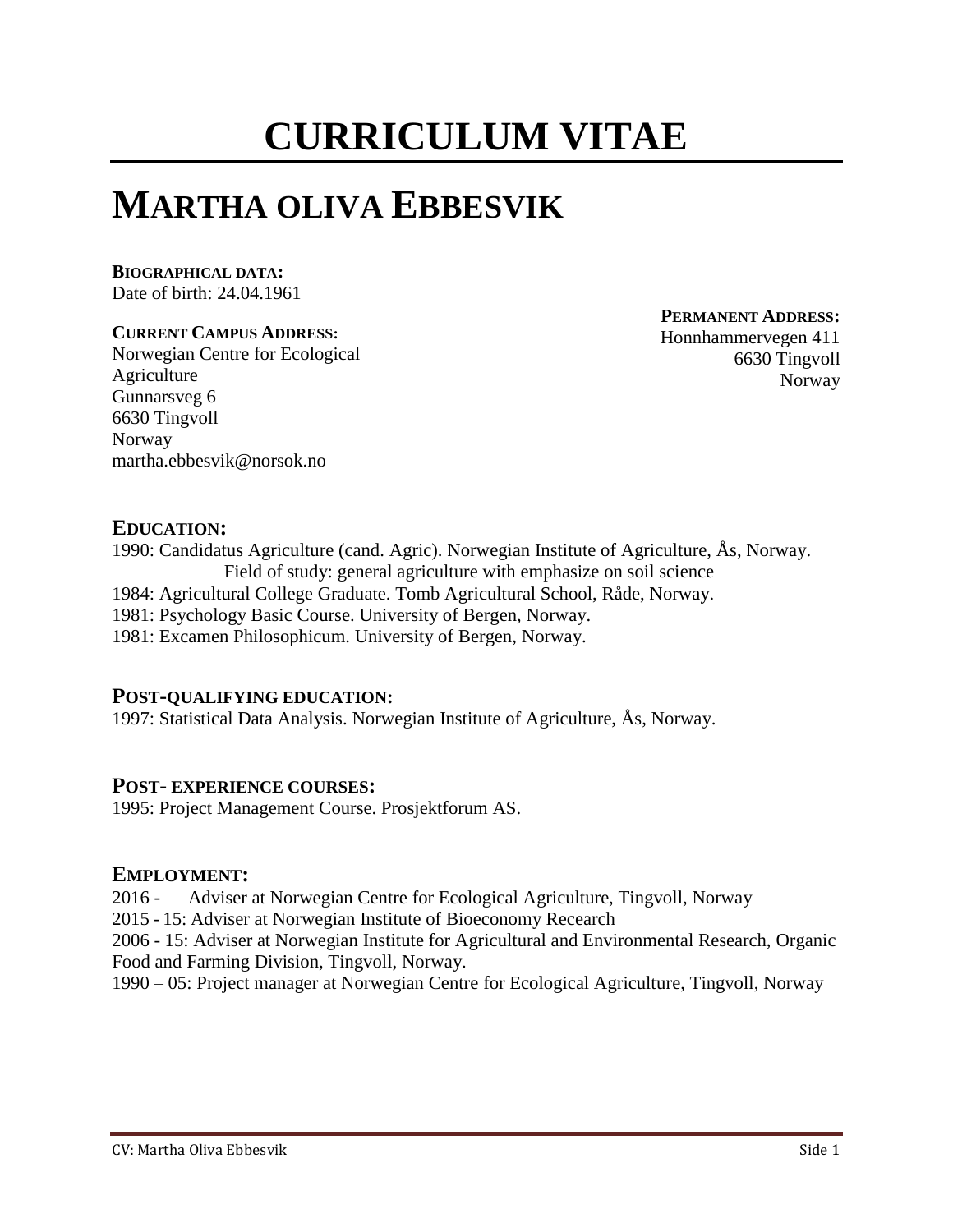## **PUBLICATION LIST**

#### **SCIENTIFIC ARTICLES AND ABSTRACTS:**

*Ebbesvik, M., 1994.* Organic dairy production in Norway. Feeding, crop tields, nutrient balance and economy. Results from the 30 farm project 1989 – 1992. proceedings of NJF-seminar no. 237 Converting to organic agriculture, s 35-42.

*Løes, A-K., Ebbesvik, M., Strøm, T og Vittersø, H., 1996.* Long term case studies and survey on Norwegian ecofarms. 11<sup>th</sup> IFOAM International Scioentific Conference August 11-15, 1996, Copenhagen. Programme, abstracts, p 78.

*Olesen, I., Strøm, T. og Ebbesvik, M., 1996.* Health status of dairy cows on organic farms, with emphasis on ketosis. 11th IFOAM International Scientific Conference August 11-15, 1996, Copenhagen. Programme, abstracts, p 43-44.

*Haglund, S., Hansen, S. og Ebbesvik, M., 1998.* Svovel i økologisk landbruk. Grønn forskning 2 (5), s 25-35.

*Olesen, I., Lindhardt, E. og Ebbesvik, M., 1999.* Effects of calving season and sire's breeding value in a dairy herd during conversion to ecological milk production. Livestock Production Science. 61:201-211.

*Haglund, S., Ebbesvik, M. og Hansen, S., 2000.* Is ley production in organic farming limited by suboptimal sulphur supply. Proceedings 13th International IFOAM Scientific Conference. 28 to 31 August 2000. Convention Center basel

*Watson, C.A., Bengtsson, H., Ebbesvik, M., Løes, A-K., Myrbeck, A., Salomon, E., Schroder, J. & Stocdale, E.A., 2002.* A review of farm-scaløe nutrient budgets for organic farms as a tool for management of soil fertility. Soil Use and Management (2002) 18, 264-273

*Koesling, M., Ebbesvik, M., Lien, G., Flaten, O. og Valle, P. S., 2003.* Risk and Risk Management in Organic Farming - Presentation of a Research Project. NJF-seminar 345. Farm Management; 2.-4. October 2002 Publisert i: Farm Management - Proceedings of NJF-seminar No. 345 NILF-report 2003, side: 169-180, Utgiver: Norwegian Agricultural Economics Research Institute, ISSN: 0805-7028, ISBN: 82-7077-514-2

*Koesling, M., Ebbesvik, M., Lien, G., Flaten, O. og Valle, P. S., 2003.* Gardbrukernes valg av driftsform. Publisert i: Forskningsnytt om økologisk landbruk i Norden, 2003,Volum: 3, side(r): 24-25

*Koesling, M., Ebbesvik, M., Lien, G., Flaten, O. og Valle, P. S., 2003.* Data Mining, a useful tool in veterinary epidemiology?10th International symposium of veterinary epidemiology and economics 17-21 nov. 2003. Vina del Mar, Chile, Publisert i:10th International symposium of veterinary epidemiology and economics.

*Lien, G., Flaten, O., Ebbesvik, M., Koesling, M. og Valle, P. S., 2003.* Risk and Risk Management in Organic and Conventional Farming: Empirical Results from Norway. 14th International Farm Management Congress 11-15.08, Perth, Australia. In: Proceedings of the NJF's 22<sup>nd</sup> Congress "Nordic Agriculture in Global Perspective". MTT Agrfood Research Finland. ISSN 0333-1350, ISBN 951-729-771-8

*Koesling, M., Ebbesvik, M., Lien, G., Flaten, O. og Valle, P. S., 2003.* Risk and Risk Management in Organic and Conventional Cash Crop Farming in Norway. Acta Agriculturæ Scsndinavica. Section C – Food Economics 1(4): 195-206.2004.

*Ebbesvik, M., Lien, G., Koesling, M., Flaten, O. og Valle, P. S., 2004.* Hel- og deltid i økologisk melkeproduksjon. Forskningsnytt om økologisk landbruk i Norden (2): 17-18. 2004.

*Flaten, O., Lien, G., Ebbesvik, M., Koesling, M. og Valle, P. S., 2004.* Stochastic utility-efficient programming og organic dairy farms. I: MUDSM 2004 – managing Uncertainity in Decision Support Models. Proceedings of the 15<sup>th</sup> Mini-EURO Conference. Antunes, C.H. & Dias, L.C., 22-24 sep. 2004.

*Lien, G., Flaten, O., Ebbesvik, M., Koesling, M. og Valle, P. S., 2004.* Risk and Risk Management in Organic Dairy Farming: an Empirical Analysis of Norwegian Farmers. Farm Management 11(11): 665-675.2004.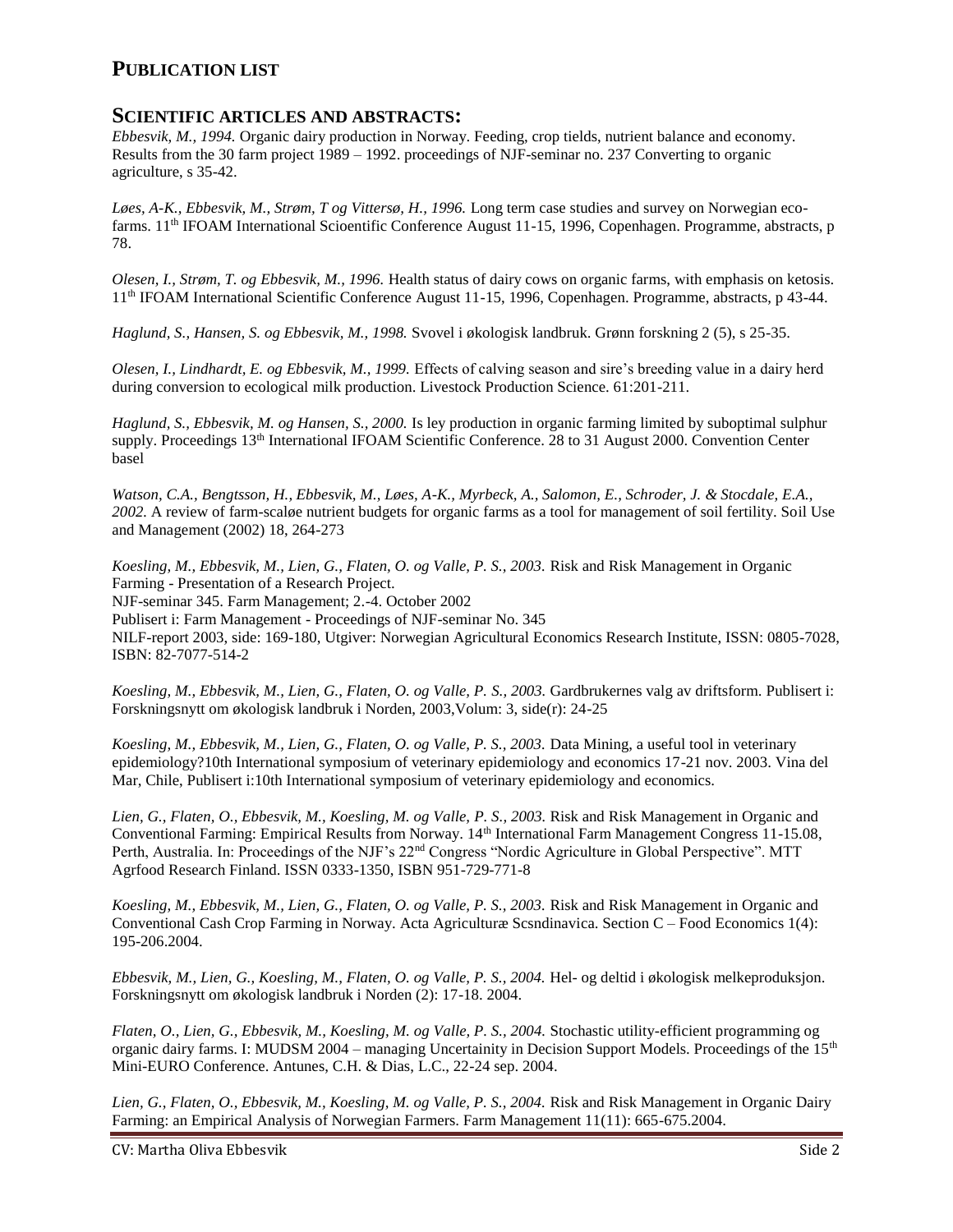*Flaten, O., Lien, G., Koesling, M., Valle, P. S. og Ebbesvik, M., 2005.* Comparing risk perceptions and risk management in organic and conventional dairy farming: empirical results from Norway. Livestock Production Science, vol 95 (1-2): 131-142.

*Flaten, O., Lien, G., Ebbesvik, M., Koesling, M. og Valle, P. S., 2005.* Characteristics, goals and motivations among organic dairy farmers in relation to time of conversion. In: Løes, A-K. (ed.) NJF-seminar Organic Farming for a new Millenium – status and future challenges. Alnarp, Sweden, June 15-17. NJF Report Vol. 1 No. 1, p.31-35.

*Koesling, M., Ebbesvik, M., Lien, G., Flaten, O. og Valle, P. S., 2005.* Das Potenzial umstellungsbereiter Betriebe in Norwegen. In: Heiss, J., Rahmann, G. (Hrsg.) Ende der Nische, Beitrage zur 8. Wissenshaftstagung Ökologischer Landbau in Kassel, Tyskland, 1.-4.3.2005. Universitätsverlag Kassel University Press. ISBN 3-89958-115-6. P. 553- 556.

*Flaten, O., Lien, G., Ebbesvik, M., Koesling, M. og Valle, P. S., 2005.* Risk perceptions and management responses of organic and conventionel dairy farmers in Norway. In: Løes, A-K. (ed.) NJF-seminar Organic Farming for a new Millenium – status and future challenges. Alnarp, Sweden, June 15-17. NJF Report Vol. 1 No. 1, p. 270.

*Koesling, M., Ebbesvik, M., Lien, G., Flaten, O. og Valle, P. S., 2005.* Potential for conversion to organic farming in Norway. In: Løes, A-K. (ed.) NJF-seminar Organic Farming for a new Millenium – status and future challenges. Alnarp, Sweden, June 15-17. NJF Report Vol. 1 No. 1, p. 268.

*Koesling, M., Ebbesvik, M., Lien, G., Flaten, O. og Valle, P. S., 2005.* Motives and potential for conversion to organic farming in Norway. XXI Congress of the ESRS. A Common European Countryside? Change and countinuity, diversity and cohension in an enlarged Europe. Kszhely, Polen, August 27-28 In: A Common European Countryside? Change and countinuity, diversity and cohension in an enlarged Europe. Georgikon Faculty of Agriculture, University of Veszprém.

*Valle, P. S., Flaten, O., Lien, G., Ebbesvik, M. og Koesling, M., 2005.* Differences in health and health handling between organic dairy farmers in Norway depending on time of coversion. In: Løes, A-K. (ed.) NJF-seminar Organic Farming for a new Millenium – status and future challenges. Alnarp, Sweden, June 15-17. NJF Report Vol. 1 No. 1, p. 271.

*Lien, G., Flaten, O., Jervell, A. M., Ebbesvik, M., Koesling, M. og Valle, P. S., 2006.* Management and Risk Characteristics of Part-Time and Full-Time Farmers in Norway. Review of Agricultural Economics - Volume 28, Number 1 – Pages 111-131. DOI:10.111/j.1467-9353.2006.00276.

*Valle, P. S., Lien, G., Flaten, O., Koesling, M. and Ebbesvik, M***.,** 2007. Herd health and health management in organic versus conventional dairy herds in Norway. *Livestock Science*; Volum 112.(1-2) Pages 123-132.

*Ebbesvik, M. and Løes, A. K., 2013*. Long-term changes in soil nutrients and grass/clover yields on Tingvoll farm. In: Løes, A. K. et al (ed.) NJF Seminar 461 Organic farming systems as a driver for change. Bredsten, Denmark, 21- 23 August 2013. NJF Report Vol.9, No 3, 2013. p. 119-120.

*Strøm, T. and Ebbesvik, M., 2013.* Long term farm study of organic milk production – moderate concentrate inputs and high milk yields on Tingvoll farm. In: Løes, A. K. et al (ed.) NJF Seminar 461 Organic farming systems as a driver for change. Bredsten, Denmark, 21-23 August 2013. NJF Report Vol.9, No 3, 2013. p. 131-132.

#### **REPORTS AND CONTRIBUTION IN REPORTS:**

*Schmidt, K., Kerner, K. og Ebbesvik, M., 1991.* Foredrag fra høstsamling 1990. 30 BP rapport nr 5. 110s.

*Ebbesvik, M., 1993.* Melkeproduksjon i økologisk landbruk. SFFL faginfo nr 22 1993.

*Ebbesvik, M. og Mæhlum, J-E., 1996.* Engdyrking i økologisk jordbruk. Kvithamardagene, informasjonsmøte i jordog plantekultur 1996. Faginfo 2, Fagtjenesten/Planteforsk, s 48-63.

*Løes, A-K., Schmidt, K. G. og Ebbesvik, M., 1996.* Skjemahefte til bruk i omleggingsplanlegging. (Revidert utgave). Norsk senter for økologisk landbruk, 63s.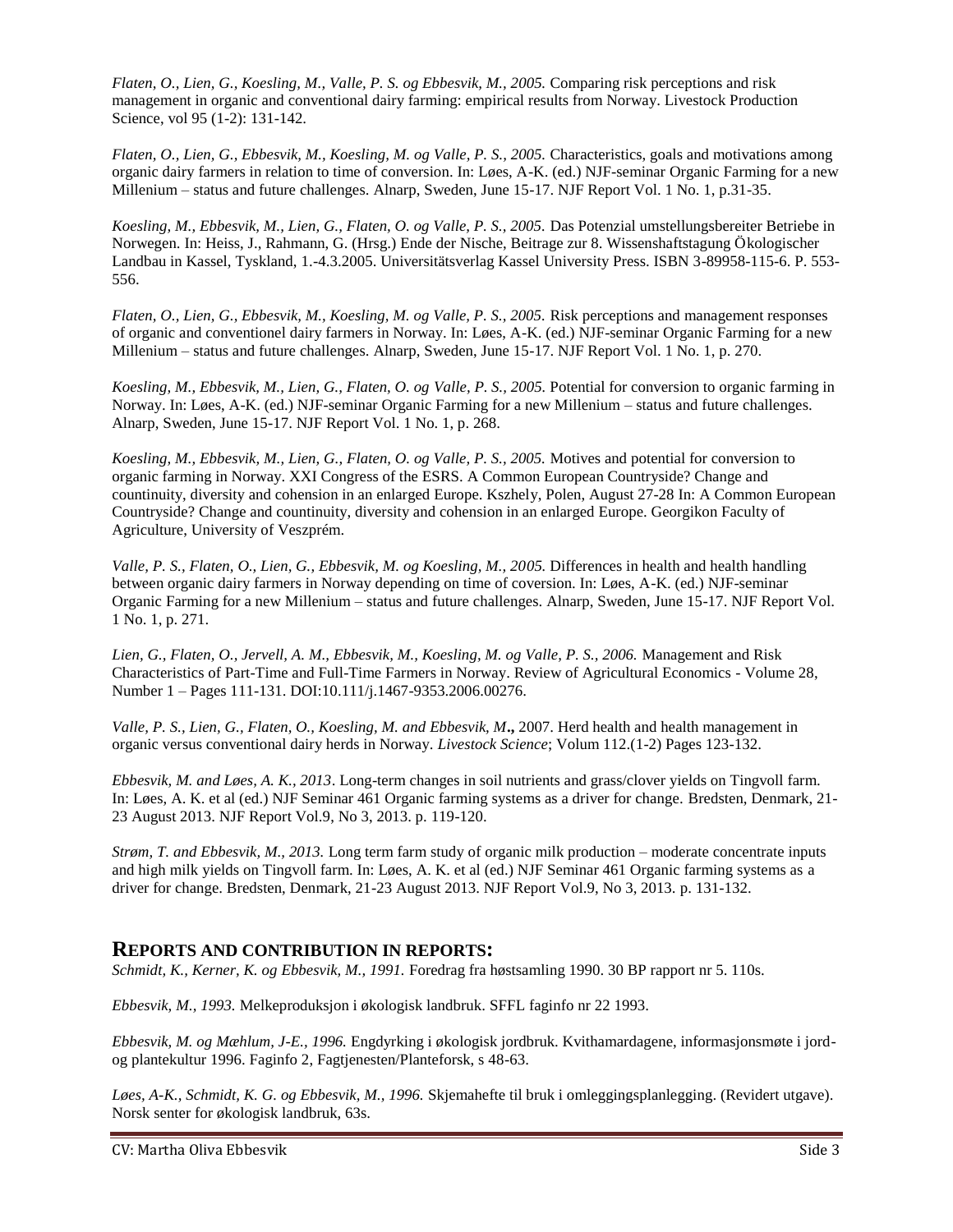*Ebbesvik, M., 1997.* Nøkkeltall fra 13 gårder med økologisk drift. Resultater og kommentarer. NORSØK. ISBN 82- 7687-65-1.

*Ebbesvik, M. og Rossvold, M., 1997.* Økologisk mjølkeproduksjon på garden Vange i Sogn og Fjordane. NORSØK. ISBN 82-7687-56-2

*Ebbesvik, M., 1997.* Avlingsnivå i økologisk eng. Kapittel i rapport fra informasjonsmøte i økologisk landbruk. Resultater fra Norges forskningsråds forskningsprogram 1992-1996.

*Ebbesvik, M., 1998.* Økologisk eng. Viktige faktorer for avlingsnivå. NORSØK-rapport nr 3 1998.

*Løes, A-K., Ebbesvik, M., Strøm, T. og Vittersø, H. 1999.* Solli- en biologisk-dynamisk melkeproduksjonsgård i Vestfold. Norsk senter for økologisk landbruk.

*Ebbesvik, M., 2002.* Tingvoll gard – avlingsnivå og mjølkeproduksjon. Publisert i NORSØK-rapport 1-2002. ISBN 82-492-0363-1

*Ebbesvik, M., 2003.* Er økologisk kjøttproduksjon med ammekyr lønnsomt? Økologisk fagdag i Molde 21. oktober 2003. Kapittel i rapport. Fylkesmannen i Møre og Romsdal Landbruksavdelinga. Rapport 2/03.

*Ebbesvik, M., 2003.* Er det lønnsomt å drive økologisk? NORSØK-rapport 1-2003 Utgiver: NORSØK og GAN Forlag, ISBN: 82-492-0458-1

*Ebbesvik, M. og Berland, R., 2003.* Krossing, økonomi og kvalitet. Den nasjonale kongress for økologisk landbruk, Hamar, 4 og 5 november 2003,Høgskolen i Hedmark rapport nr. 19/03, Utgiver: Høgskolen i Hedmark,ISSN: 0808-2626, ISBN: 82-7671-327-0

*Berland, R., Ebbesvik, M., Rogneby T. J. og Eltun, R., 2003. Agronomi og økonomi på demonstrasjonsgardar med korn.* Plantemøte Østlandet, Sarpsborg 11 og 12. februar 2003. Publisert i: Grønn kunnskap 2/03, ISSN: 0809-1757, ISBN: 82-479-0351-2

*Koesling, M., Lien, G., Flaten, O., Ebbesvik, M., Valle, P. S., 2003.* Risikohandtering i økologisk landbruk resultater fra en spørreundersøkelse. Økologiske fagdager 2003, Molde 22 oktober, Publisert i: Foredrag fra NORSØKs fagdag 2003, Utgiver: NORSØK og GAN, ISBN: 82-492-0458-1

*Ebbesvik, M. og Frøseth, R. B., 2004.* Kroset bygg som kraftfôr i økologisk husdyrhold. I: NORSØK-rapport nr 1- 2004.

*Flaten, O., Lien, G., Koesling, M., Valle, P. S. og Ebbesvik, M., 2004.* Comparing risk perceptions and risk management in organic and conventional dairy farming: empirical results from Norway. NILF-notat, Oslo: Norwegian Agricultural Economics Research Institute, 2004. 26s.

*Flaten, O., Lien, G., Koesling, M., Valle, P. S. og Ebbesvik, M., 2005.* Risiko og risikohandtering i økologisk jordbruksproduksjon. NILF-rapport nr 4/05, Norsk institutt for landbruksøkonomisk forskning, 210 s.

*Flaten, O., Lien, G., Koesling, M., Valle, P. S. og Ebbesvik, M., 2006.* Comparing risk perceptions and risk management in organic and conventional dairy farming: empirical results from Norway. Konferanseabstract. Income stabilization in agriculture. The role of public policies. Edizioni Scientifiche Italiane, Napoli 2006. ISBN: 88-495- 1292-9.

*Ebbesvik, M., 2006.* Bidrag i rapport fra partssammensatt arbeidsgruppe – Jordbruksgruppen. Forslag til strategier og tiltak rettet mot primærproduksjon for å nå Regjeringens målsetninger for økologisk matproduksjon og matforbruk. Desember 2006.

*Ebbesvik, M., Hansen, S., Bekken, A. K., Strøm, T., Govassmark, E. og Steinshamn, H., 2008.* Økologisk grovfôr og proteinforsyning til drøvtyggere. Bioforsk FOKUS vol 3 nr 10, s 140-141.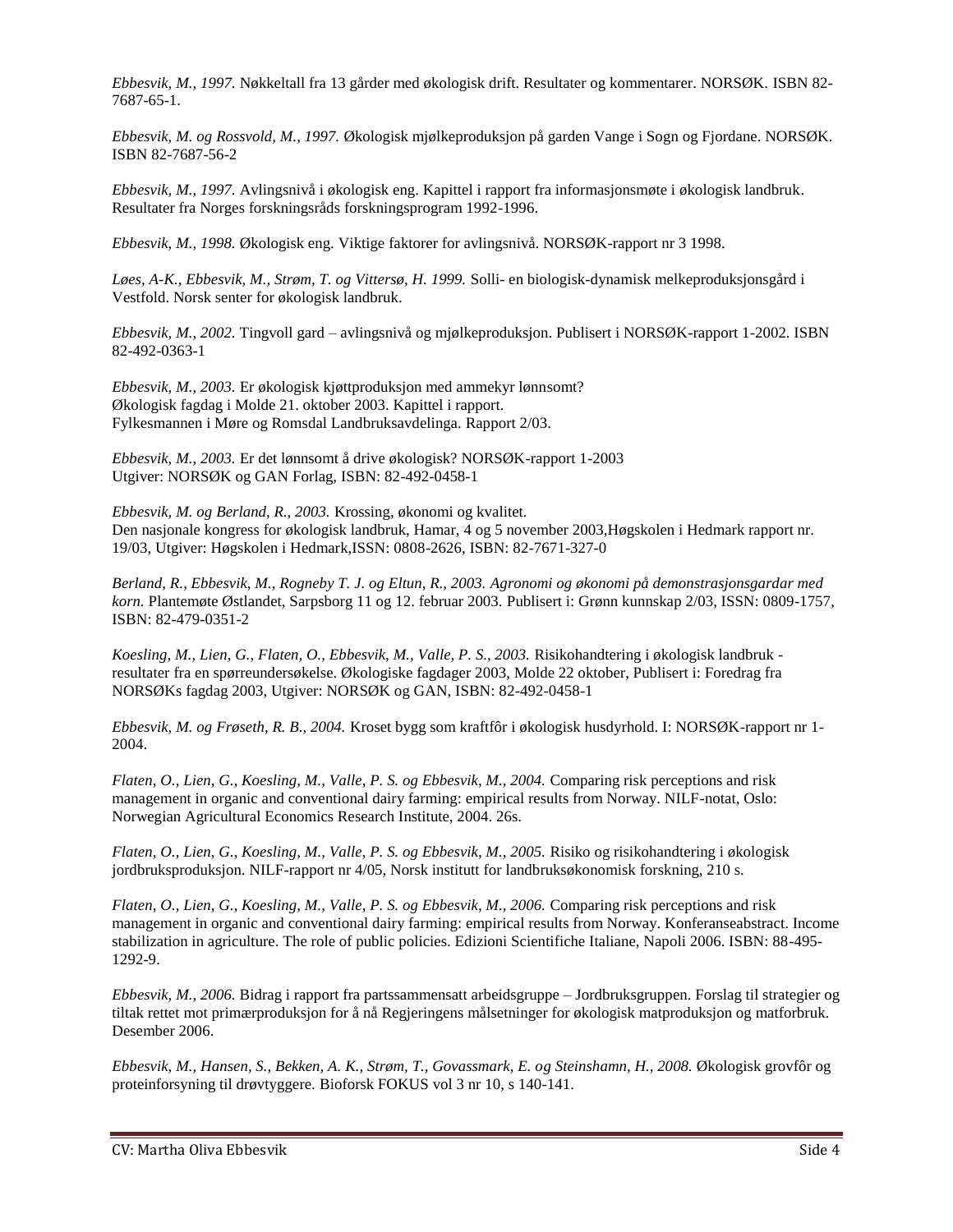*Ebbesvik, M., Anderssen, Å., Grøva, L., Lindås, A. og Strøm, T., 2008.* Fôring i mjølkeproduksjon. Økologisk småskrift Nr 1. Bioforsk Økologisk – Tingvoll. 31 s.

*Øgaard, A. F. og Ebbesvik, M., 2010.* Konsekvensanalyse av omlegging til økologisk matproduksjon i Rogaland. Bioforsk Rapport Vol. 5 Nr. 79, 41 s. ISBN: 978-82-17-00657-2.

*Strøm, T., Ebbesvik, M. og Lindås, A., 2011.* Fôring i økologisk mjølkeproduksjon – kort innføring. Bioforsk FOKUS 6(8): 24.

Ebbesvik, M., Grøva, L. og Strøm, T., 2012. Økologisk sauehald – kort innføring. Bioforsk FOKUS 7(7): 29.

*Friis Pedersen, S., Ebbesvik, M., Bysveen, K. og Grøtta, M., 2013*. Økonomi i økologisk potetdyrking. Bioforsk TEMA (14) Volum 8.10 s.

*Ebbesvik, M. og Solemdal, L., 2014.* Langtidsstudier på Tingvoll gard - jordanalyser, engavlinger og handelsbalanser. *Bioforsk FOKUS* Volum 9. (2) s. 113.

*Strøm, T., Ebbesvik, M., 2014.* Økologisk mjølkeproduksjon. Langtidsstudier på Tingvoll gard 1991-2013. Bioforsk RAPPORT Vol. 9 Nr. 144, 28 s.

*Ebbesvik, M., Solemdal, L., Løes, A-K, Serikstad, G.L. og Strøm, T., 2014***.** Jord, avlinger og næringsbalanser ved økologisk drift. Langtidsstudier på Tingvoll gard 1991-2013. Bioforsk RAPPORT Vol.9 Nr.165, 45 s.

*McKinnon, K., Koesling, M., Ebbesvik, M. og Bysveen, K., 2015.* Økologisk gulrotproduksjon – agronomi og økonomi. Bioforsk TEMA vol 10 nr 4. 12s.

#### **POSTERS:**

*Haglund, S., Ebbesvik, M. og Hansen, S., 2000.* Is ley production in organic farming limited by suboptimal sulphur supply. Poster på 13th International IFOAM Scientific Conference. 28 to 31 August 2000. Convention Center basel

*Haglund, S., Ebbesvik, M. og Hansen, S., 2001.* Is ley production in organic farming limited by suboptimal sulphur supply. Poster på 12<sup>th</sup> World Fertiliser Congress og I Congress Guide and Abnstracts – 12<sup>th</sup> World Fertiliser Congress, Beijing, Kina, aug. 2001, Chinese Academy of Science & International Scientific Center of Fertilizers, Beijiong, s. 267.

*Haglund, S., Strøm, T., Ebbesvik, M. og Hansen, S., 2002.* Sulphur investigations in organic farming systems in Norway. 5th workshop on sulfur transport and assimilation. 11-14 April, 2002. Montpellier, France.

*Koesling, M., Ebbesvik, M., Lien, G., Flaten, O. og Valle, P. S., 2003.* Risk and risk management in organic and conventional dairy farming: Empirical results from Norway. Nordic Association of Agricultural Scientits 22nd Congress, July 1-4, Turku, Finland

*Koesling, M., Ebbesvik, M., Lien, G., Flaten, O. og Valle, P. S., 2005.* Potential for conversion to organic farming in Norway. In: Løes, A-K. (ed.) NJF-seminar Organic Farming for a new Millenium – status and future challenges. Alnarp, Sweden, June 15-17. NJF Report Vol. 1 No. 1, p. 268.

*Valle, P. S., Flaten, O., Lien, G., Ebbesvik, M. og Koesling, M., 2005.* Differences in health and health handling between organic dairy farmers in Norway depending on time of coversion. In: Løes, A-K. (ed.) NJF-seminar Organic Farming for a new Millenium – status and future challenges. Alnarp, Sweden, June 15-17. NJF Report Vol. 1 No. 1, p. 271.

#### **TEACHING BOOKS AND REFERENCE WORK:**

*Løes, A-K., Fritsvold, B. og Ebbesvik, M., 1996.* Omlegging til økologisk landbruk. 2. utgave. Landbruksforlaget, Oslo.

*Ebbesvik, M., 1997.* Avlingsnivå i økologisk drift. Bidrag til "Håndbok i driftsplanlegging 1997/98.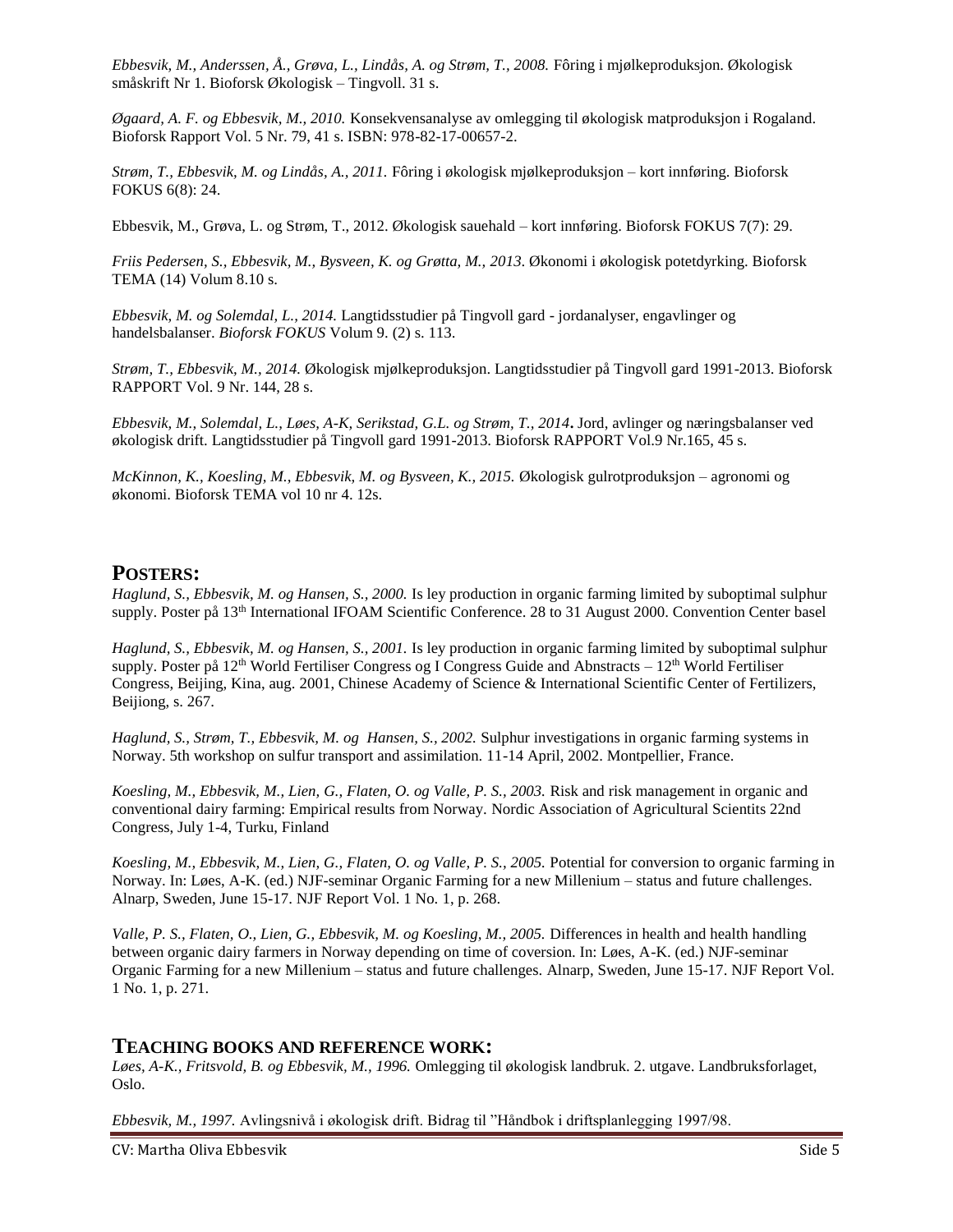*Ebbesvik, M., 1997.* Sammensetning og næringsverdi i økologisk dyrket grovfôr. Bidrag til "Håndbok for jordbruket 1998".

*Ebbesvik, M., 2000.* økologisk landbruk. Bidrag til Handbok for driftsplanlegging 2000/2001.

*Ebbesvik M., 2002.* Økologisk eng. Bidrag til studieheftet: "Pengar i grovfôr". LFR og TINE produsentrådgjeving.

*Ebbesvik M., 2002.* Økologisk landbruk. Bidrag til Handbok for driftsplanlegging 2002/2003.

*Ebbesvik M., 2003.* Økologisk landbruk. Bidrag til Handbok for driftsplanlegging 2003/2004.

*Ebbesvik M., 2005.* Økologisk landbruk. Bidrag til Handbok for driftsplanlegging 2004/2005.

*Ebbesvik M., 2006.* Økologisk landbruk. Bidrag til Handbok for driftsplanlegging 2006/2007.

*Ebbesvik M., 2007.* Økologisk landbruk. Bidrag til Handbok for driftsplanlegging 2007/2008.

*Ebbesvik M., 2008.* Økologisk landbruk. Bidrag til Handbok for driftsplanlegging 2008/2009.

*Ebbesvik M., 2009.* Økologisk landbruk. Bidrag til Handbok for driftsplanlegging 2009/2010.

*Serikstad, G. L., Ebbesvik, M., Henriksen B. I. F., McKinnon, K. og Ringnes, M., 2010*. Økologisk landbruk. Lærebok i valgfrie programfag *Økologisk landbruk 1* og *Økologisk landbruk 2* for Vg3 Landbruk. Tun Forlag. ISBN: 978-82-529-3250-8.

*Ebbesvik M., 2010.* Økologisk landbruk. Bidrag til Handbok for driftsplanlegging 2010/2011.

*Ebbesvik M., 2011.* Økologisk landbruk. Bidrag til Handbok for driftsplanlegging 2011/2012.

*Ebbesvik M., 2012.* Økologisk landbruk. Bidrag til Handbok for driftsplanlegging 2012/2013.

*Ebbesvik M., 2013.* Økologisk landbruk. Bidrag til Handbok for driftsplanlegging 2013/2014.

*Ebbesvik M., 2014.* Økologisk landbruk. Bidrag til Handbok for driftsplanlegging 2014/2015.

*Ebbesvik M., 2015.* Økologisk landbruk. Bidrag til Handbok for driftsplanlegging 2015/2016.

#### **PROFESSIONAL PAPERS IN NORWEGIAN PERIODICALS:**

*Kerner, K. og Ebbesvik, M. og Schmidt, K., 1991.* 30 bruks-prosjektet – 2 år I gang. Hummelposten nr 4 1991.

*Kerner, K. og Ebbesvik, M., 1992.* Grovfôravlinger i 30 bruks-prosjektet – registrering av grovfôravlinger i perioden 89-91. Hummelposten 2-1992.

*Ebbesvik, M., 1993.* Fôrsammensetning og melkeytelse på økologiske gårder. Hummelposten 4/93.

*Ebbesvik, M., 1993.* Økokyr har god helse. Hummelposten 4/93.

*Ebbesvik, M., 1994.* Melkeproduksjon i økologisk landbruk. Faginfo nr 6 1994 s 74-79 og Meieriposten nr 4 1994 s 103-105.

*Ebbesvik, M. og Mæhlum, J-E., 1996.* Resultater fra gårdstudier. Hummelposten, faglig bilag til Jordvett nr 3, s 2-4.

*Ebbesvik, M. og Mæhlum, J-E., 1996.* Engdyrking i økologisk jordbruk. Hummelposten 1/96, s 24-27.

*Rosvold, M., Ebbesvik, M. og Strøm, T., 1996.* NRF-kyr på beite i økologisk landbruk. Buskap og avdrått nr 3/96, s 26-28.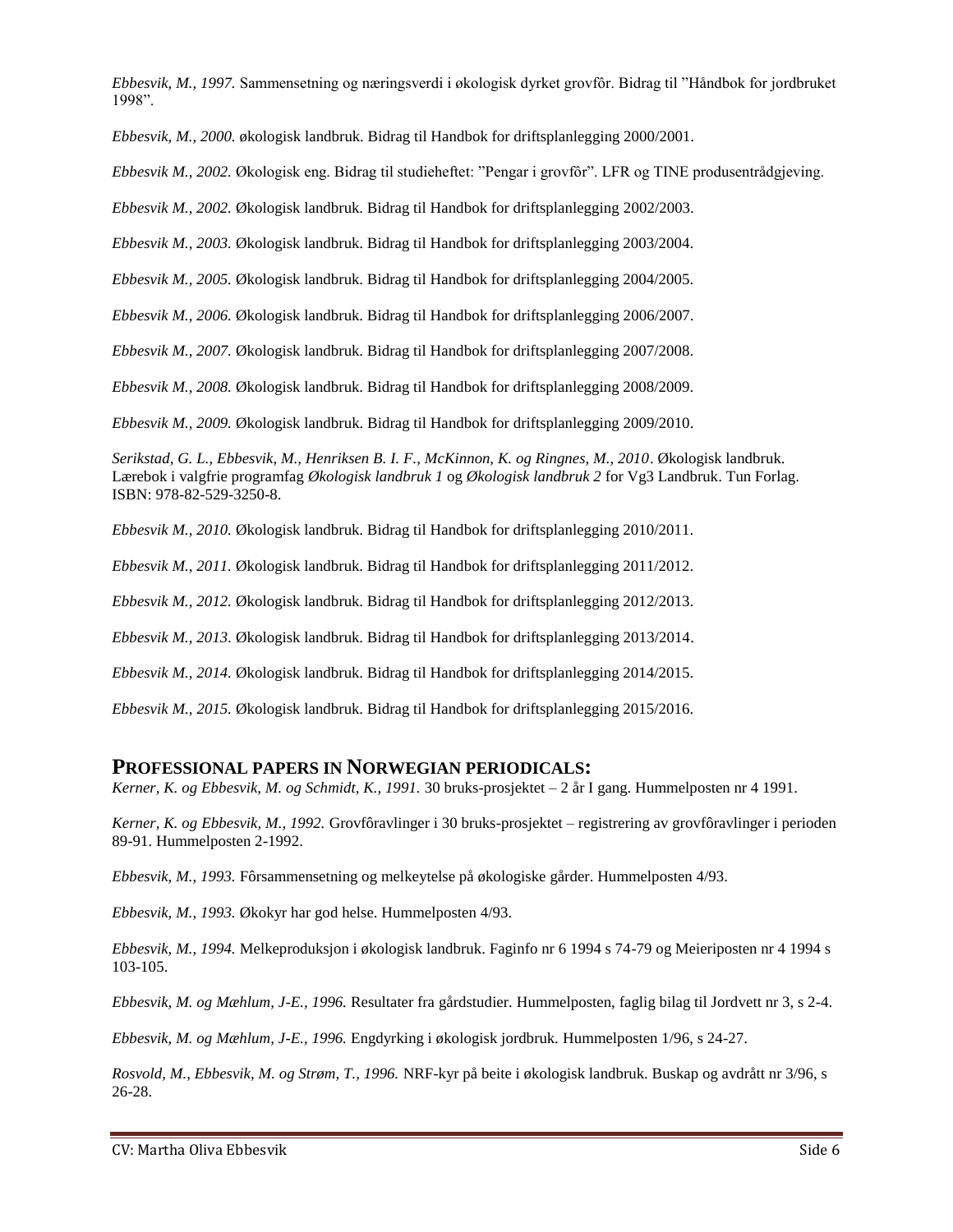*Ebbesvik, M., 1997.* Økologisk melkeproduksjon aktuelt på min gård? Jordvett nr 5 1997.

*Ebbesvik, M., 1997.* Avlingsnivå i eng. Forskningsnytt nr 8 1997.

*Ebbesvik, M.,. 1998.* Engavling og nitrogenfiksering – store variasjoner fra gård til gård. Forskningsnytt om økologisk landbruk i Norden 7/98.

*Strøm, T. og Ebbesvik, M., 1999.* Øko-mjølk og småskalaforedling i sveits. buskap nr 6/1999.

*Ebbesvik, M., 2000.* Den nye jordbruksavtalen – tilskudd til økologisk drift. Økologisk landbruk 3/00.

*Ebbesvik, M., 2001.* Er omlegging til økologisk drift lønnsomt? Bondevennen nr 6 2001.

*Ebbesvik, M., 2001.* Økologisk sauehold. Sau og geit 5/01

*Serikstad, G. L og Ebbesvik, M., 2001.* Økologisk sauehold – noe for deg? Norsk lammekjøtt 2001.

*Berland, R. og Ebbesvik, M., 2002.* God økonomi i økologisk kornproduksjon. Bondevennen 7 2002.

*Ebbesvik, M., 2003.* Økonomien i økologisk sauehold. Landbrukstidende, 10/03.

*Ebbesvik, M. og Strøm, T., 2003.* Fôring i økologisk storfekjøttproduksjon. Landbrukstidende nr 10/2003.

*Strøm, T. og Ebbesvik, M., 2003.* Lønner det seg med økologisk mjølkeproduksjon i Midt-Norge? Landbrukstidene nr 11/2003.

*Ebbesvik, M., Flaten, O., Koesling, M., Lien, G. og Valle, P. S., 2004.* Hvem er økobonden? Økologisk landbruk (4): 34-36. 2004.

*Strøm, T. og Ebbesvik, M., 2005.* Økologisk fôr til økologisk ku. Samvirke 3.05 s. 22 - 23

*Ebbesvik, M. og Strøm, T., 2005.* 100 % økologisk fôr i økologiske mjølkekubesetninger. Vestlandsk landbruk nr 2 2005. Bondevennen nr  $11/12 - 23$  mars 2005[. www.grovfornett.no](http://www.grovfornett.no/)

*Strøm, T. og Ebbesvik, M., 2005.* 100 % økologisk fôr i økologiske mjølkekubesetninger. Norden (4): 14-15.

*Ebbesvik, M., 2007.* Økonomisk premiering for økologisk drift. Bonde og Småbruker vol 94 nr 7, s11.

*Ebbesvik, M., 2007.* Økonomien for økologisk ammeku. Bonde og Småbruker vol 94 nr 9.

*Ebbesvik, M., 2008.* Grovfôrdyrking på økologiske sauebruk. Bonde og Småbruker vol 92 nr 2, s15. Elektronisk på [www.agropub.no](http://www.agropub.no/)

*Ebbesvik, M., 2008.* Økonomien i økologisk sauekjøttproduksjon – en utfordring. Bonde og Småbruker vol 92 nr 3, s19.

*Ebbesvik, M., 2008.* Økonomien i økologisk sauekjøttproduksjon – en nøtt i årets jordbruksforhandlinger. Elektronisk publikasjon p[å www.agropub.no](http://www.agropub.no/)

*Ebbesvik, M., 2008.* Dyrk økologisk krossa korn og spar kostnader. Bonde og Småbruker vol 95 nr 6, s16.

*Ebbesvik, M., 2008.* Har du råd til å fortsette som før? Bonde og Småbruker vol 95 nr 7, s12.

*Ebbesvik, M., 2008.* For dyrt å være konvensjonell bonde. Elektronisk publikasjon på [www.agropub.no](http://www.agropub.no/)

*Ebbesvik, M., 2008.* Økt grovfôropptak betyr økt bruk av egne ressurser i mjølkeproduksjonen. Bonde og Småbruker vol 95 nr 10, s18.